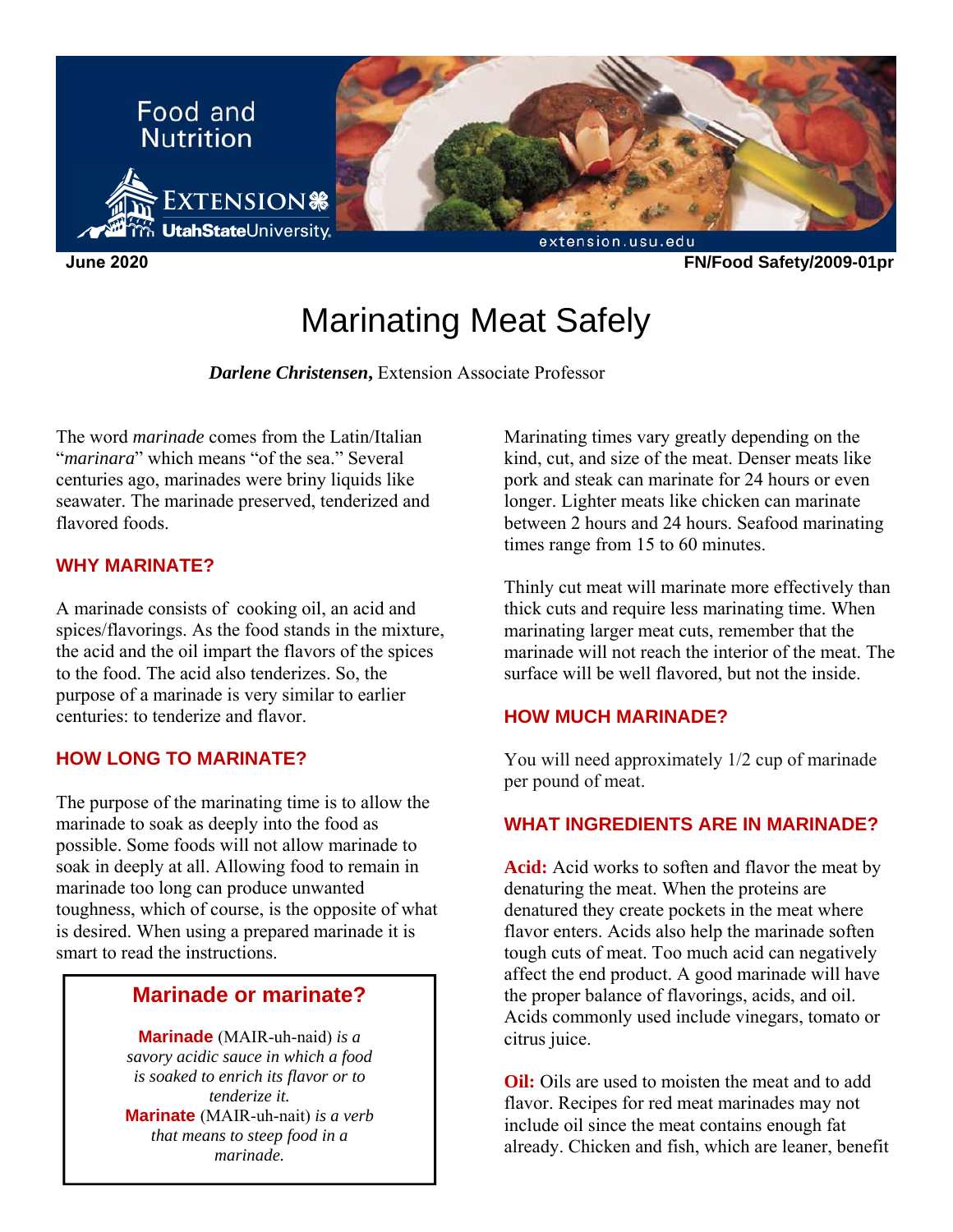from oil in the marinade. Many different types of oils can be used.

**Flavorings:** A wide variety of ingredients are used to add flavor to the meat. Flavorings include fresh or dried herbs and spices. Fresh garlic and ginger are also popular. Salt can be used to both flavor and tenderize the meat. Sweeteners such as molasses and honey are used. The sugar can give meats a brown color once cooked. Asian sauces, such as soy sauce, are common as well.

A marinade should be thin enough to penetrate the meat. Otherwise, the flavor desired will not be reached. Remember that there is a difference between sauces and marinades.

#### **WHICH MEAT TO MARINATE?**

Marinating budget cuts of meat helps to improve tenderness and flavor. A high quality cut of meat does not need to be marinated for tenderness, but can benefit from the increased flavor.

Much of the beef, pork, lamb, and poultry are being bred leaner today. Marinades aid in tenderizing these meat.

## **WHAT CONTAINERS DO I USE?**

**Do not marinate in a metal container.** The acidic mixture can react with the metal. Use a sealable plastic or glass container and cover with plastic food wrap. Uncover and turn the food over occasionally so all sides are coated evenly with the marinade. Or place food in a plastic food bag, pour in the marinade; seal and refrigerate, turning the bag over from time to time.

## **HOW DO I MARINATE SAFELY?**

Unless proper food safety techniques are followed, marinating can increase the risk of contamination, which may lead to food borne illness.

#### **Always Marinate in the Refrigerator**

Always marinate foods in the refrigerator, not on the kitchen counter. Some older recipes call for marinating at room temperature. DO NOT FOLLOW THIS PRACTICE. Marinating at room temperature causes the meat to enter the "Danger

Zone" (between 40°F and 140°F), where bacteria multiply fastest. When a recipe calls for marinating at room temperature, increase the marinating time in the refrigerator to achieve similar tenderness and taste results. Place marinating meat on the bottom shelf of the refrigerator to prevent any possible leaks onto foods below.

Do not marinate longer than over night. Food has a refrigerated shelf life. Marinating does not extend that shelf life. The shelf life for chicken or turkey is 1 to 2 days. This includes the day of purchase and thawing time. The shelf life for beef, lamb or pork steaks or chops is 2 to 3 days. For roasts it is 3 to 4 days.

#### **Don't Cross-contaminate**

For food safety's sake, never serve cooked meat on the unwashed plate you used to carry raw marinated meat to the oven or grill. Bacteria in the raw juices can transfer to the cooked food. Remember that marinated meat is still raw meat.

It is recommended that you set aside some of the marinade before putting it on raw meat to keep for later use (basting, use as sauce at table, etc.).

Prevent bacterial contamination by either discarding used marinade or first bringing it to a rolling boil in a saucepan, boiling for 1 minute and stirring constantly, before serving.

#### **Is the Meat Done Yet?**

Use a meat thermometer to check doneness of meat.

#### **USDA Recommended Safe Minimum Internal Temperatures**



- Steaks & Roasts 145 °F
- Fish  $145$  °F
- Pork  $160$  °F
- Ground Beef 160 °F
- Egg Dishes  $160^\circ F$
- Chicken Breasts 165 °F
- Whole Poultry  $165 \text{ }^{\circ}\text{F}$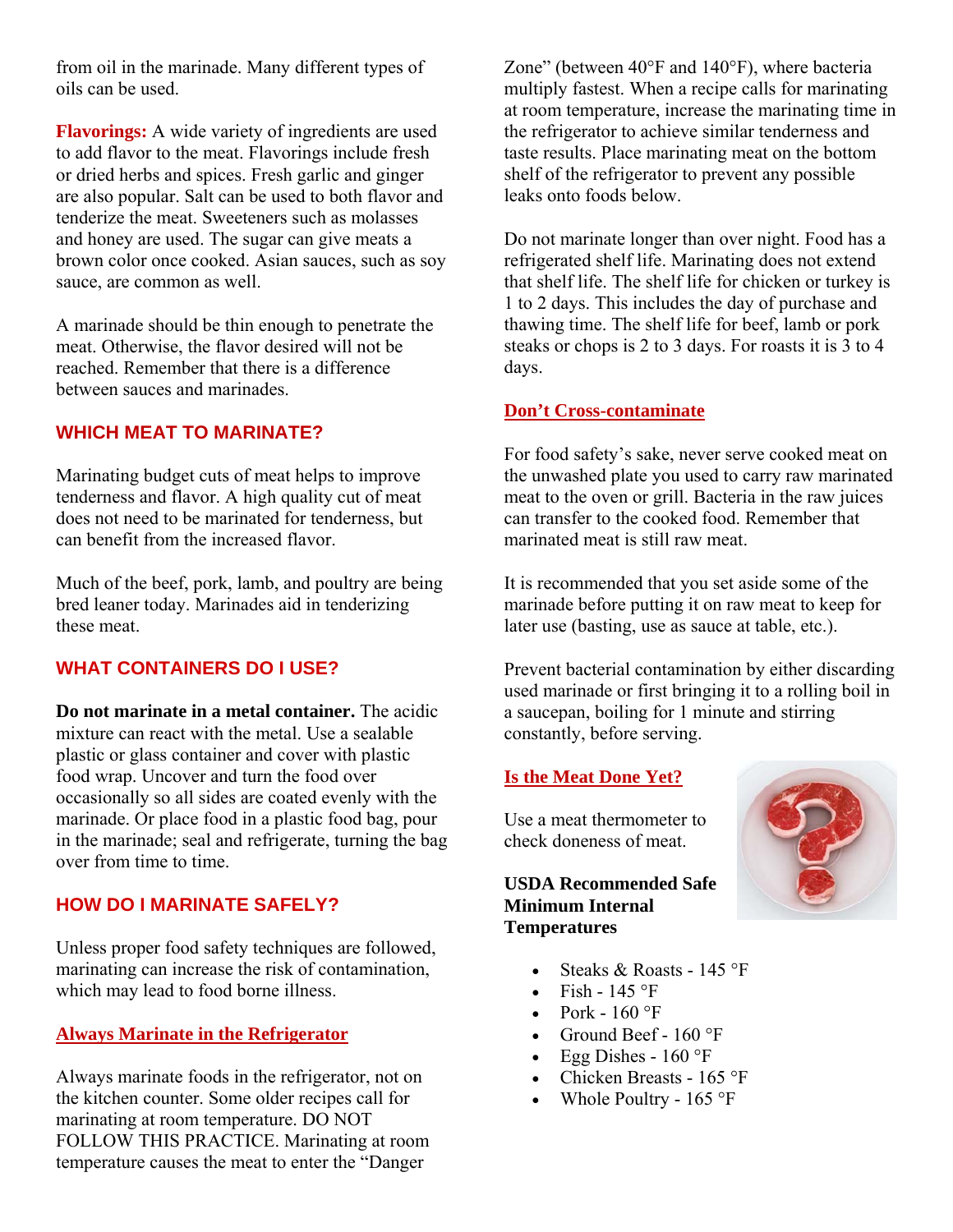## **How to Use a Food Thermometer:**

- 1. Use an instant-read food thermometer to check the internal temperature toward the end of the cooking time, but before the food is expected to be "done."
- 2. The food thermometer should be placed in the thickest part of the food and should not be touching bone, fat, or gristle.
- 3. Compare your thermometer reading to the USDA Recommended Safe Minimum Internal Temperatures listed above to determine if your food has reached a safe temperature.
- 4. Make sure to clean your food thermometer with hot, soapy water before and after each use!

Because there are so many types of food thermometers, it is important to follow the instructions for your food thermometer.

# **RECIPES**

# **Teriyaki Marinade for Pork Chops**

2/3 cup low sodium soy sauce 1/3 cup water 3 garlic cloves, minced 1/3 cup brown sugar 1/3 cup wine vinegar 2 t. ground ginger

Combine everything except the pork chops in a pan and bring to a boil. Cook for 5 minutes. Cool completely. Set aside a small amount of marinade to baste with later. Pour the remaining marinade over the meat in a freezer bag or container. Rotate the bag gently to coat the chops. Remove excess air from the freezer bag, seal and freeze.

Thaw completely. Grill chops on an oiled rack about 4 inches or so from the coals. Cook 7-8 minutes per side until 160 ̊F. until just cooked through. If using thinner chops, decrease the grilling time. Baste the meat with the marinade during the last 5 minutes of grilling.

# **Marinade for Poultry**

1 cup oil  $\frac{1}{2}$  c. low sodium soy sauce 2 T. Horseradish, grated  $\frac{1}{2}$  tsp garlic powder 2 cups lemon-lime soda

Mix all ingredients, except soda. Place cut up turkey breast or chicken in large bowl or dish. Pour marinade mixture over poultry, and then add the soda. Place lid or cover over dish. Marinate for at least 24 hours in refrigerator. Place on grill for 20- 25 minutes on low heat, until  $165$  F.

## **Pomegranate Marinade**

1 cup pomegranate juice 1 Tbsp extra virgin olive oil 2 Tbsp chopped thyme leaves  $\frac{1}{2}$  tsp freshly ground pepper  $\frac{1}{4}$  cup red wine vinegar 1 Tbsp. minced garlic  $\frac{1}{4}$  to  $\frac{1}{2}$  tsp cayenne pepper

Bring pomegranate juice to a boil. Keep it at a gentle boil and let the juice reduce down to around 1/3 cup. Let the juice cool for about 30 minutes. Add remaining ingredients. Whisk until blended. Add meat and marinade into a sealable gallon plastic bag. Refrigerate for up to 24 hours, shaking the bag occasionally. Remove meat from the marinade and grill or broil as desired.

# **REFERENCES**

- homefamily.net. How to Marinate Safely. http://www.homefamily.net/index.php?/cate gories/foodnutrition/how\_to\_marinate\_safel  $V$ /
- Kraft Canada.com. The Great Marinade. http://www.kraftcanada.com/en/SummerCen tre/EssentialSummerMenu/BestBackyardEnt ertainingTips/TheGreatMarinade.aspx
- United States Department of Agriculture Food Safety and Inspection Service. Barbeque Food Safely. http://permanent.access.gpo.gov/lps63501/b arbecue.pdf